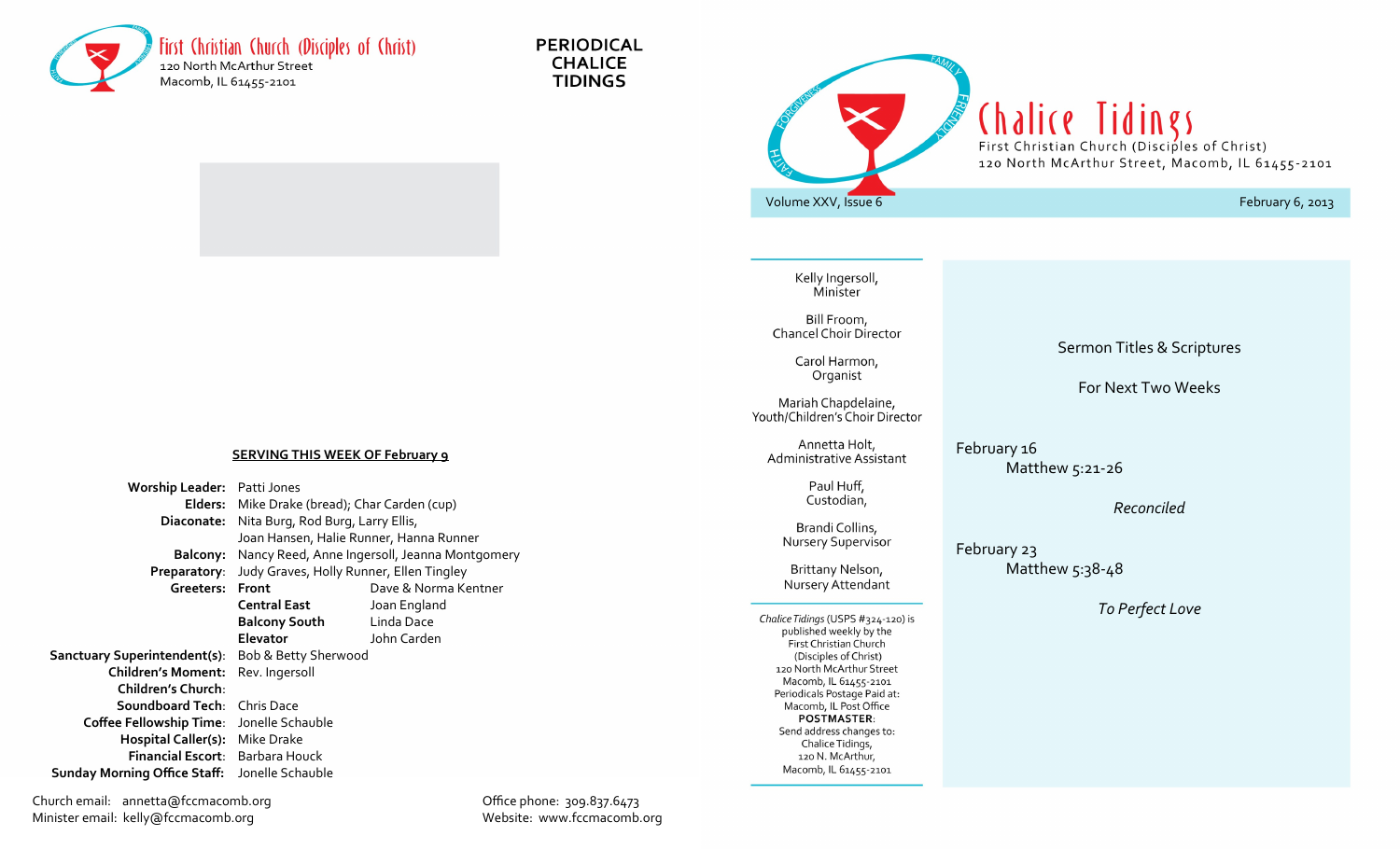# Kelly's Korner

### *Blessed, you are reconciled to perfect love*

 We are in the second week of our sermon series in a sentence. This Sunday we will focus on the words **you are**. In Matthew 5 Jesus says *You are the salt of the earth* and *You are the light of the world*. There are some follow up statements, but these are the key phrases.

 I like to watch shows on a popular channel that focuses on food. I especially enjoy a good cooking competition show. Often the judges on these shows will discuss a lack of seasoning on the food a competitor presents. They ask *Did you taste your food?* They often say *A little salt would have been helpful.* Jesus will have stronger words about salt.

 Jesus will be more encouraging when it comes to statements about light. He will remind us that when we are light in this world, what we illuminate with our good works is God.

 You are. Good. Enough. Salt. Light. Reconciled. You are. Holy. Faithful. Worthy. Love. Loved.

 When the world seeks to destroy you, to bring you down, to crash in all around you, remember who you are. And whose you are.

Peace,



#### **Sunday, February 9**

| Bill Butcher opens/closes church |                            |
|----------------------------------|----------------------------|
| John Carden drive(s) the van     |                            |
| 8:30 AM                          | Prayer Group               |
| 9:00 AM                          | <b>Sunday School</b>       |
| 10:00 AM                         | Coffee Fellowship          |
| 10:30 AM                         | Worship                    |
| 1:30 PM                          | <b>Shut-in Communion</b>   |
| Elders:                          | Janet Shank & Jan Rockwell |
| Deacons:                         | Chris & Linda Dace         |
| 4:00 PM                          | Youth Group & Parent Mtg   |
| Monday, February 10              |                            |
| 5:30 PM                          | Comm Action & Outreach     |
| 6:00 PM                          | <b>Stephen Ministers</b>   |
| 6:00 PM                          | <b>Christian Education</b> |
| <u>Tuesday, February 11</u>      |                            |
| 5:30 PM                          | Pastoral Support Comm      |
| Wednesday, February 12           |                            |
| 6:30 PM                          | <b>Choir Rehearsal</b>     |
| Sunday, February 16              |                            |
| Bob Sherwood opens/closes church |                            |
| Jim Schauble drive(s) the van    |                            |
| 8:30 AM                          | Prayer Group               |
| 9:00 AM                          | <b>Sunday School</b>       |
| 10:00 AM                         | Coffee Fellowship          |
| 10:30 AM                         | Worship                    |
| 2:00 PM                          | <b>Grand Prairie</b>       |
| Elders:                          | Patti Jones                |
| Deacons:                         | Kim Cunningham             |
|                                  | Ron Vaughn                 |
| 4:00 PM                          | <b>Everly House</b>        |
| Elders:                          | Patti Jones                |
| Deacons:                         | Kim Cunningham             |
|                                  | Ron Vaughn                 |

#### Birthdays and Anniversaries

- 8 Terry Foland
- 10 Donna Newell Augustyn
- 11 Jim Lane
- 12 Eddie Cobb
	- Halie Runner
- 13 Linda Dace

#### **Sunday, February 9 Fifth Sunday after Epiphany**

**Sermon: You Are Scripture: Matthew 5:13-20**

Lectionary Readings:

 Isaiah 58:1-12 Psalm 112:1-10 I Corinthians 2:1-16

#### \_\_\_\_\_\_\_\_\_\_\_\_\_\_\_\_\_\_\_\_\_\_\_\_\_\_\_\_\_\_\_ **Sunday, February 16 Sixth Sunday after Epiphany**

Lectionary Readings:

 Deuteronomy 30:15-20 Psalm 119:1-8 I Corinthians 3:1-9 Matthew 5:21-37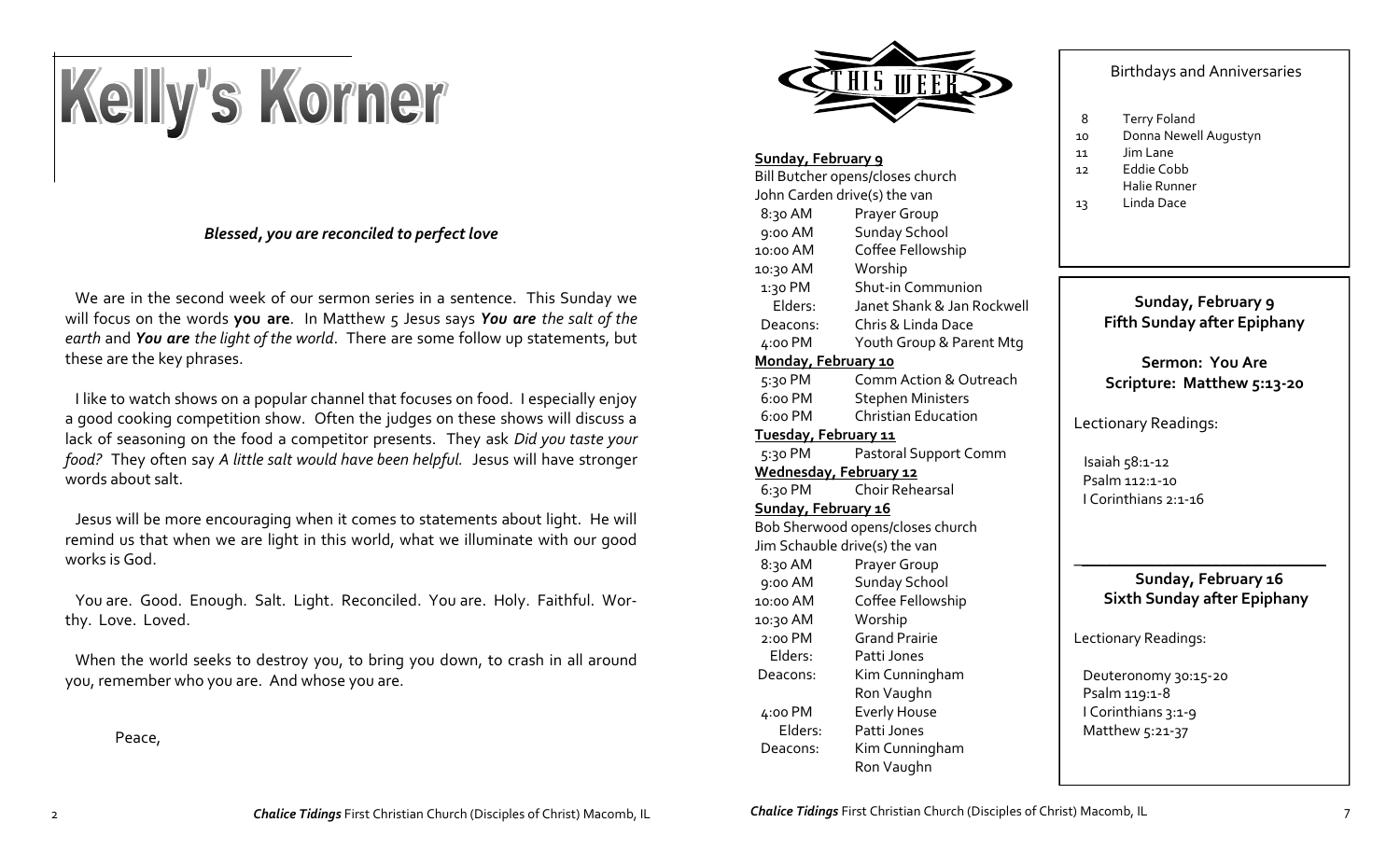## **WEEK OF COMPASSION OFFERING**

## **FEBRUARY 2014**

 For 70 years, Week of Compassion has made a difference in the lives of people and communities around the world by pooling resources, leveraging funds and serving together.

 From North America to Africa, from Asia to Europe, in towering mansions, and gritty slums, in cardboard boxes and suburban homes, we are all children of God.

 We are One. And our gifts, given through this special offering, empower people in poverty to learn a trade, raise their own food, and grow in faith. United in Christ, we help to remember our unity and offer our gifts to benefit people all around the world, and indeed, in our own communities.

 This past fall, we added to our yearly Week of Compassion offering by collecting money for the victims of hurricanes in the Philippines and a tornado in Washington, IL.

 Week of Compassion gives us a marvelous opportunity to remember our unity and to offer our gifts to benefit people all around us. If one brother or sister is hungry, thirsty, or recovering from a disaster, then we all are. So as FCC collects our annual Week of Compassion offering, **give** what you can, **give** because you feel called, **give** remembering that people around the world would also give to you. **Give** because in Christ Jesus, we are one family.

 Week of Compassion offering envelopes are included in this newsletter. FCC will accept this offering on February 16 and 23 .





 The Worship Committee will have copies of schedules and guidelines for worship leaders, children's moment leaders, office staff, Minute for Mission speakers, sanctuary superintendents, deacons, greeters, soundboard techs and elevator operators set up n the Parlor next Sunday, February 9, during Fellowship time.

 There will be someone there to answer any questions you might have.

 These schedules will also be posted on the bulletin board outside the minister's office.

 Schedules and guidelines will also be available in the Worship tray across from the minister's office.

 Thanks to everyone who has agreed to fill these positions We couldn't be the church without each of you. Let us all be thankful that we are able to do God's work.

Bev Drake



 A BIG thank you to everyone who helped make the preparation for the spaghetti run very smoothly and on time. Because of all of you, the event was a huge suc-

cess!

Those who helped:

Nancy & Dan Reed Jean Moore Patti Jones Janet Shank Judy Graves Jan Rockwell Mike Drake Natalie Workman Sam Adams Rev. Ingersoll Elizabeth Bailey Mariah Chapdelaine Janelle Gerstein Carolyn Warren Kristen Mahannah James Flaherty Arturo Martinez Jayme Soule Julie Winter

Char Carden